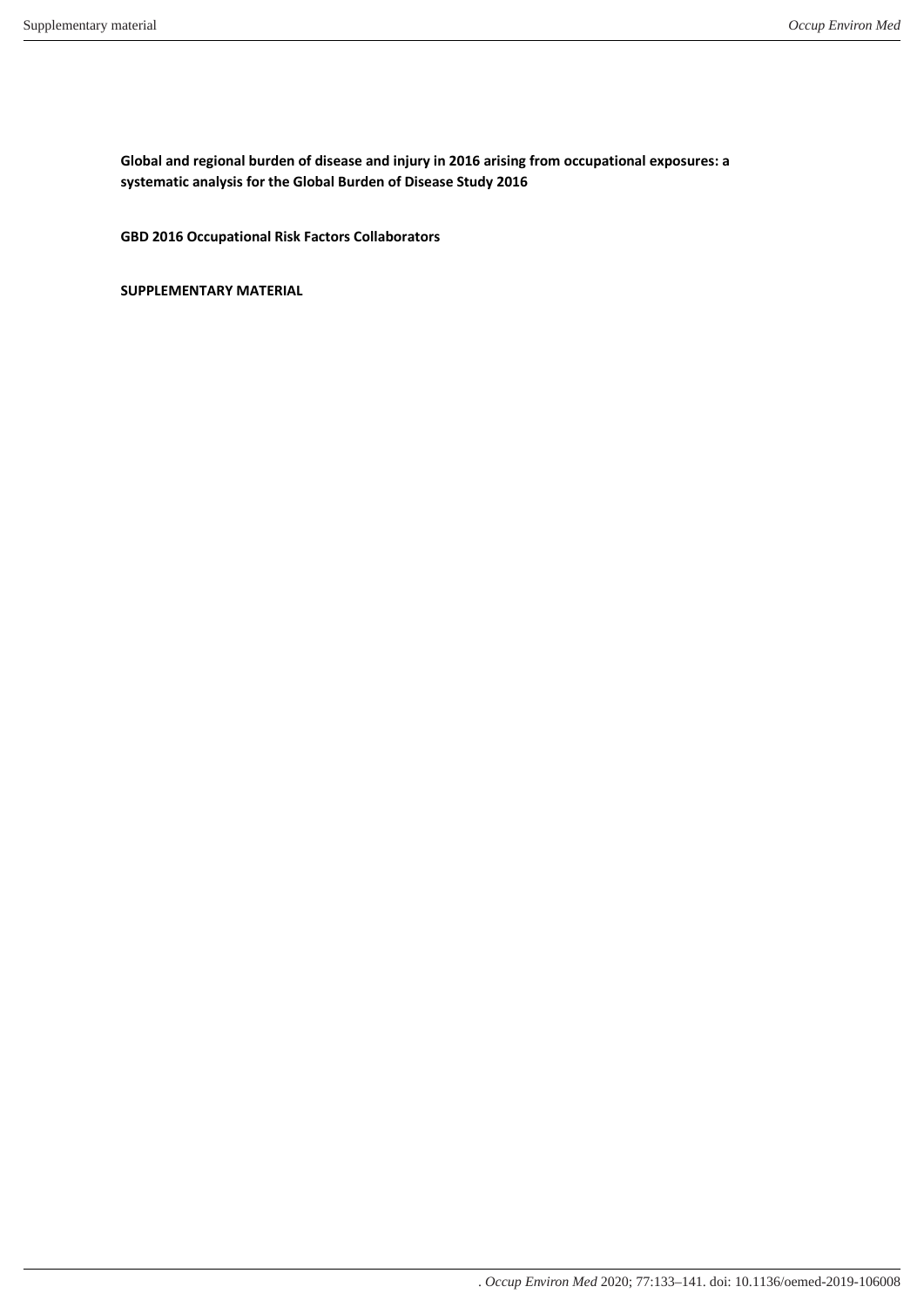#### **APPENDIX 1: DETAILED INFORMATION ON METHODOLOGY**

#### **Carcinogens and cancer**

The exposure information for carcinogens was based primarily on the CAREX (Carcinogen Exposure) database, which provides industry-specific information on prevalence of exposure to various carcinogens in Western Europe for 1990 to 1993<sup>1</sup>[.](#page-10-0) This was used as the basis for estimating the proportion of workers within an industry who were exposed to each of the relevant carcinogens. These proportions were distributed between "high" and "low" exposure based on information on exposure prevalence in highincome (countries in the Australasia, high-income North America, Western Europe, and high-income Asia Pacific regions) and low- and middle-income (LMI) countries (all other countries) from identified relevant cohort studies<sup>[2-8](#page-10-1)</sup>. On the basis of this information, the CAREX prevalences were distributed 10:90 (high:low) for high-income countries and 50:50 (high:low) for LMI countries. Separate relative risks were estimated for high and low exposure.

Fourteen separate exposures were included in the carcinogens analysis and linked to seven cancer types. Selection of exposure-cancer pairs for inclusion was based on information in International Agency for Research on Cancer (IARC) Monographs 1-106 and expert assessments regarding exposure prevalence and availability of exposure data. We included all IARC Group 1 (definite human) carcinogens with relevant occupational exposure circumstances, a non-trivial number of cases, non-trivial exposure levels, a nontrivial proportion of persons exposed, and available exposure data; and all associated outcomes for which there was sufficient epidemiological evidence. The included carcinogen-outcome pairs are documented in the companion paper on occupational carcinogen[s](#page-10-2)<sup>9</sup>. Our primary analysis did not include any IARC Group 2A exposures (probable carcinogens), although these are addressed to some extent in the companion paper.

Age-specific numbers ever exposed during the risk-exposure period were estimated accounting for latency of the cancers and for workers formerly employed in the industry still being at risk. To accomplish this,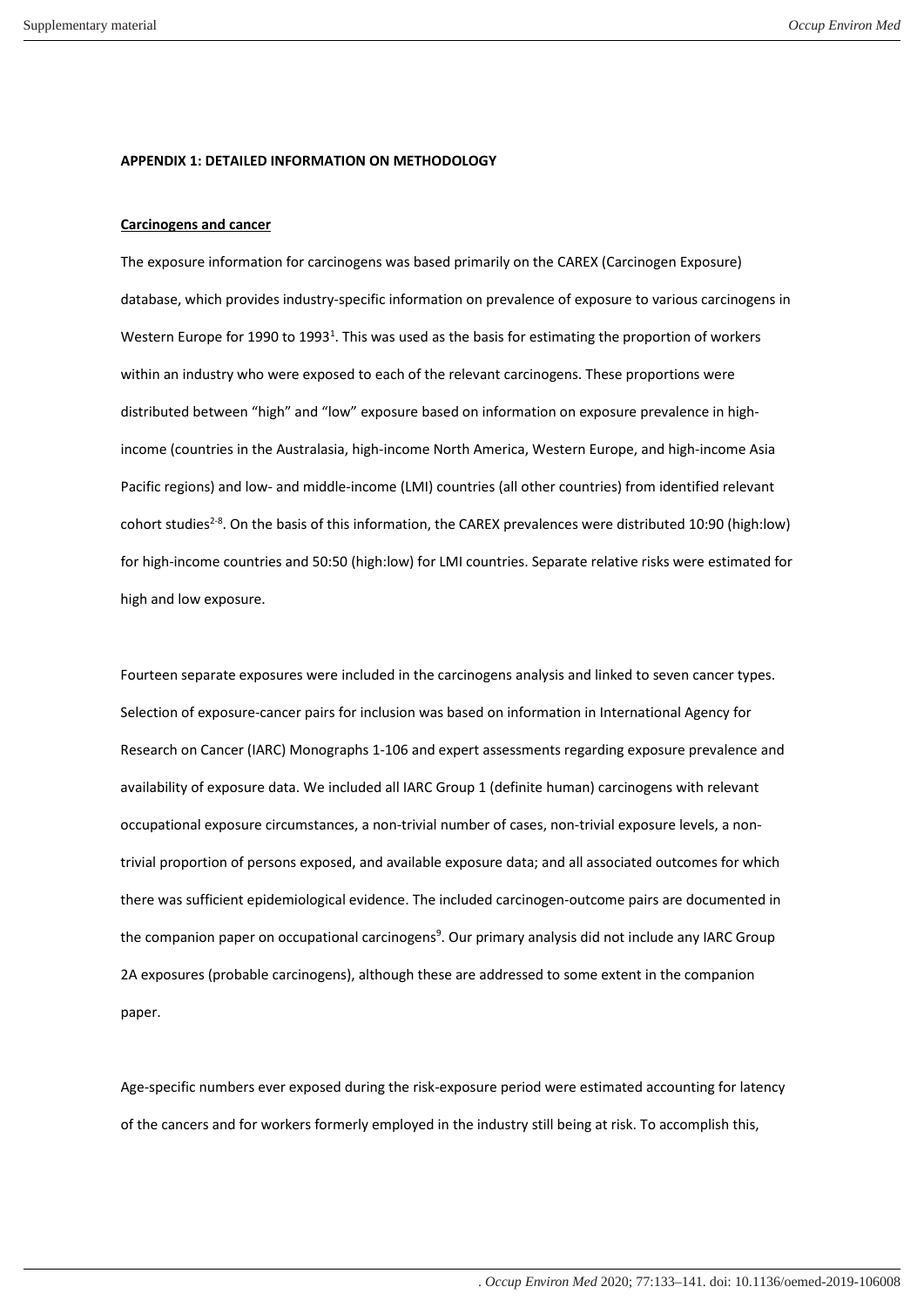occupational turnover estimates (OTs) based on a risk-exposure period defined by cancer latency (10-50 years for solid tumours [long latency], 0-20 years for haematopoietic cancers [short latency]), annual staff turnover estimates, and normal life expectancy were developed and applied to the original prevalence data. Separate estimates were provided for men and for women, and for the solid tumours and for haematopoietic cancers, for 2016. Separate life tables (based on a representative country in each region) were used to estimate the OTs by region. Further detail on the approach used is available elsewhere<sup>9[10](#page-10-3)</sup>.

A different approach was taken to estimate the proportion of persons ever exposed to asbestos. Rates of malignant mesothelioma were used to estimate the past prevalence of exposure to asbestos in each country. This Asbestos Impact Ratio approach was analogous to the Smoking Impact Ratio approach described elsewhere<sup>[11](#page-10-4)</sup>. The relevant companion paper provides more detail on this and the methods used for the occupational carcinogen analy[s](#page-10-2)is<sup>9</sup>. The comparison for each carcinogen-specific analysis was no exposure above background to the relevant carcinogen.

## **Particulate matter, gases and fumes, and chronic obstructive pulmonary disease**

Industry was used as a proxy for exposure to particulate matter, gases and fumes (PMGF) because we identified no suitable and valid data sources at a country or global level of exposure to PMGF, either singly or to PMGF as a group. Current industry was used as the basis of exposure estimates, but the estimates of proportions exposed within each industry attempted to take into account past exposure (to estimate ever exposed), given that both past and current exposure appear to increase the risk of chronic obstructive pulmonary disease (COPD). Estimates of proportion exposed at lower and higher levels were based on sparse published data and expert opinion by GBD authors. Information on risk was obtained by conducting a systematic review of international literature and meta-analysis of relevant results. Relative risks in these studies were for COPD greater than or equal to GOLD stage II (defined as requiring non-reversibility after using bronchodilators for provocation, a forced expiratory volume in one second/forced vital capacity (FEV<sub>1</sub>/FVC) ratio of less than 0.70 and an FEV<sub>1</sub> of less than 80% predicted)<sup>[12](#page-10-5)</sup>. Relative risk estimates were used for an overall "lower" level and an overall "higher" level of exposure to the agents of concern. The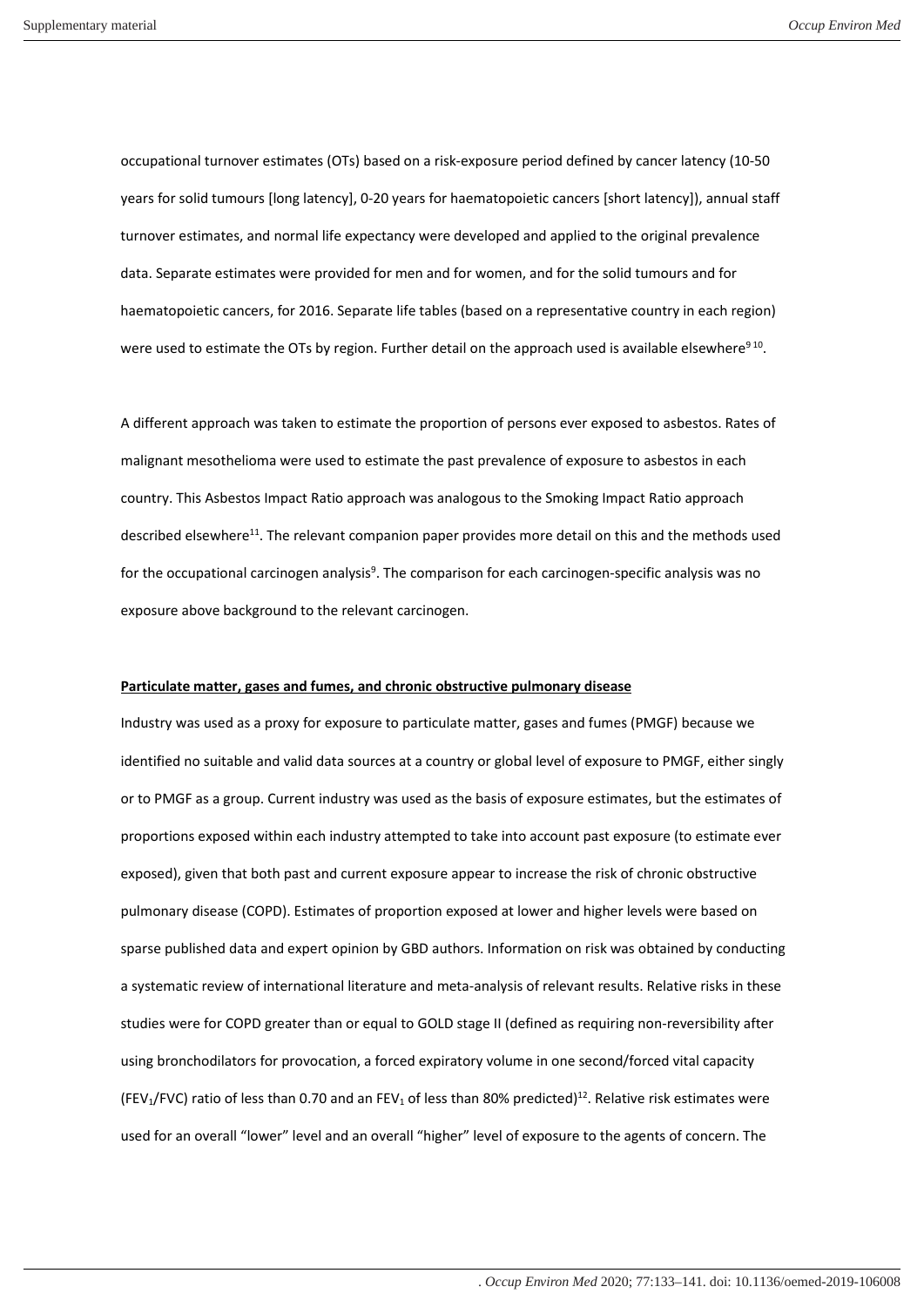reference group was persons not working and persons working in trade, finance, or service industries. Further information on the methods is available in the companion paper on airborne risk factors<sup>[13](#page-10-6)</sup>.

#### **Asthmagens and asthma**

Exposure for asthmagens was based on the current occupation distribution in each country because there were no suitable and valid data sources at a country or global level describing exposure to the wide range of occupational asthmagens. All relative risk information except that for agricultural occupations came from a study by Karjalainen and coworkers, a comprehensive national population study of incident asthma <sup>[14](#page-10-7)[15](#page-11-0)</sup>. Relative risks for agricultural occupations were based on a separate study by Kogevinas and coworkers<sup>[16](#page-11-1)</sup>, with an inverse variance-weighted estimate obtained using the separate estimates for "farmers" and "agricultural" workers provided in the paper. This information was used because the results were thought to be more generalizable to agriculture in the rest of the world, especially the LMI regions. Separate risks were available and used for males and females (except for agricultural operations), although the sexspecific risks were similar and within the limits of random variation. The same relative risks were used for all age groups. The referent group (used as the counterfactual) was persons not working and administrative workers. Further information on methods is available in the companion paper on airborne risk factors<sup>[13](#page-10-6)</sup>.

### **Pneumoconioses**

Pneumoconioses were estimated as part of the envelope (the total number of cases) of disease component of the GBD, rather than using the attributable fraction approach. The methods used are described elsewhere<sup>[17](#page-11-2)</sup>[.](#page-11-2) The attributable fraction is essentially 100% because virtually all pneumoconioses arise as a result of occupational exposure. Separate estimates were available for silicosis, asbestosis, and coal workers' pneumoconiosis (CWP), with the remaining cases grouped under an "other pneumoconiosis" category.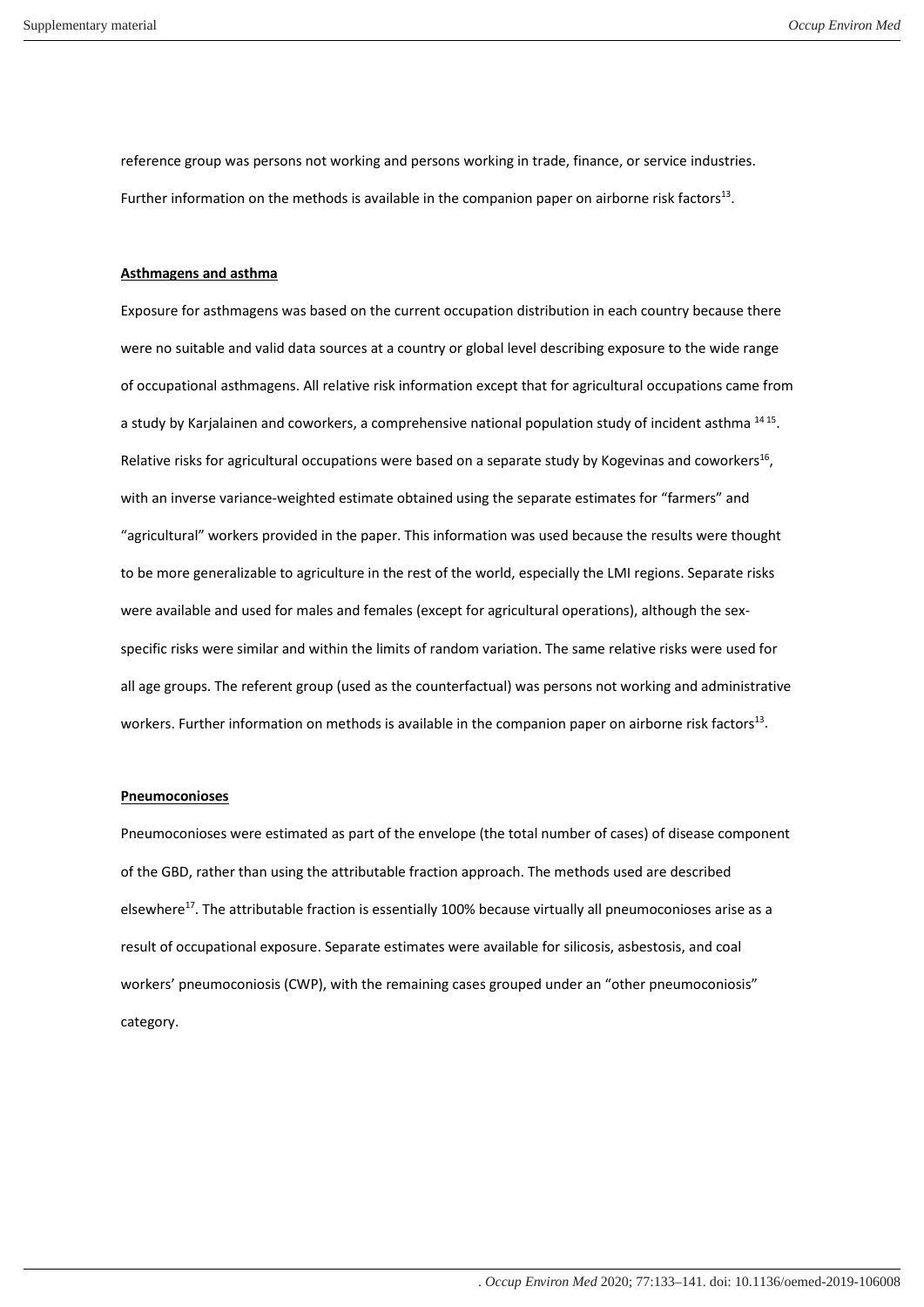## **Noise and noise-induced hearing loss**

Current industry was used as a proxy for exposure to occupational noise because of insufficient useable exposure data at a country or global level. Australian national data on noise exposure in various industries (sampled across a range of tasks) provided the basis for the mean and standard deviation of noise exposure in each industry<sup>[18](#page-11-3)</sup>. This information was in turn used to estimate the proportion of workers exposed at "low" levels of noise (85-<90dB) and "high" levels of noise (90dB or higher). For the presented analysis, no account was made of the use of hearing protection, except for the mining industry, where mean exposure levels were decreased by 3dB (based on expert opinion) to take this into account. The proportions were modified for LMI countries, to take into account the likely higher exposure levels due to the less extensive use of noise controls. For LMI countries, the mean exposure was estimated to be 3dB higher (over an entire shift – double the noise level of high-income countries) in 1990, and 1.8dB higher (50% increase in the noise level of developed countries) in 2016 (based on expert opinion).

The outcome factor was hearing loss at 41dB or greater. Relative risks for high and low exposure were obtained in a two-step method. First, the absolute excess proportions of persons with hearing loss at 41dB or greater due to occupational exposures at 85-90dB, and at greater than 90dB, was obtained, separately for different ages, from Nelson and coworkers<sup>[19](#page-11-4)</sup>. Information on background prevalence of hearing loss at 41dB or greater was obtained from population surveys in the United Kingdom<sup>[20](#page-11-5)</sup> and Australia<sup>[21](#page-11-6)</sup>. The same excess and population prevalences were used for all countries. The relative risk (RR) was then estimated as RR = 1+ excess prevalence of hearing loss/background prevalence of hearing loss. This was calculated separately for the age ranges used in the relevant publications and then adjusted to fit the GBD age ranges.

For example, for ages 50 to 59 years, the absolute excess proportion of persons with hearing loss at 41dB or greater due to occupational noise exposure at greater than 90dB was 0.169. The background prevalence of hearing loss at 41dB or greater was 0.037. Therefore, the relative risk for this age group was  $1+(0.169/0.037) = 5.6$ .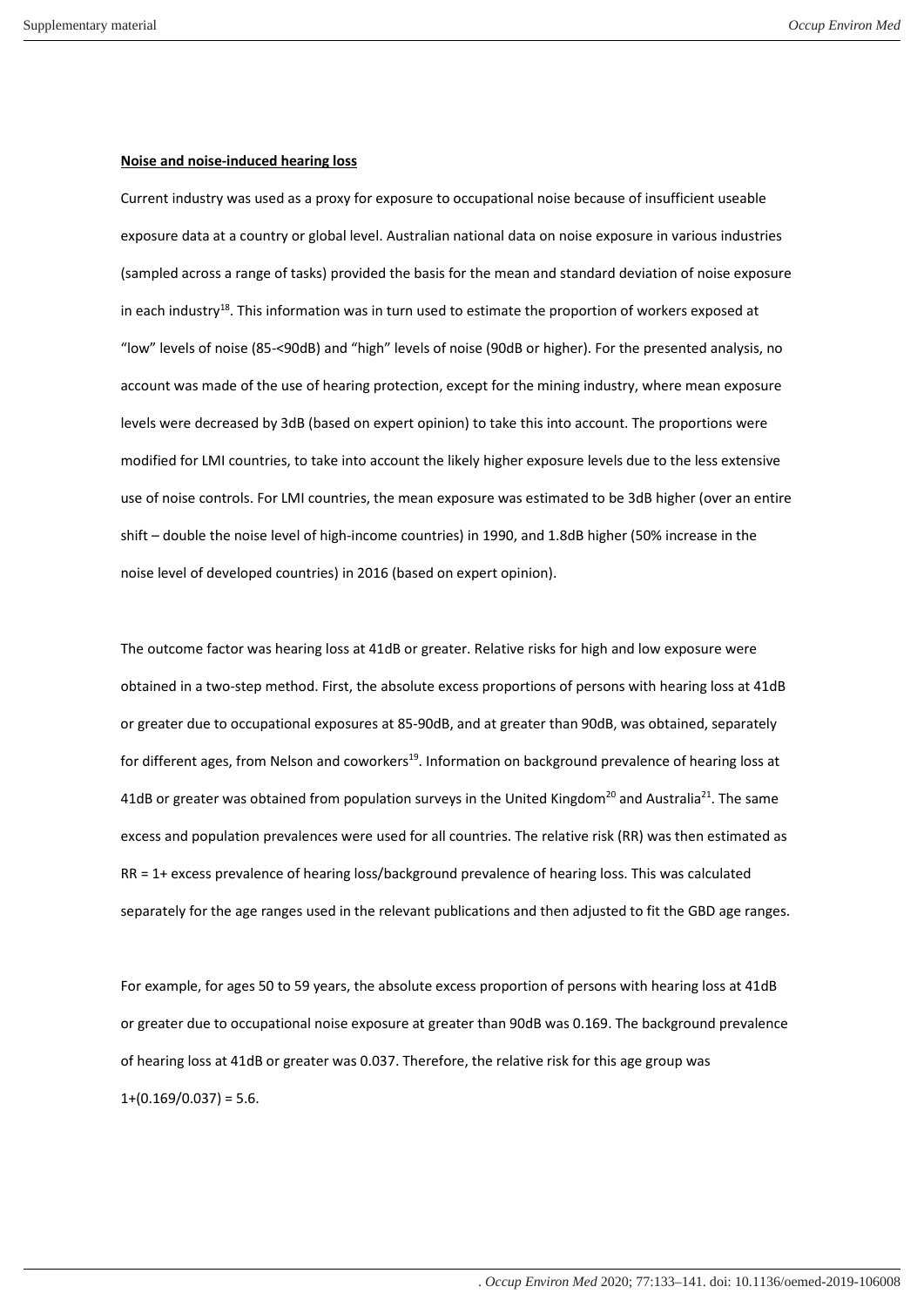The referent group was persons exposed only at background noise levels. Further information on methods is available in our companion paper on occupational noise $^{22}$  $^{22}$  $^{22}$ .

#### **Ergonomic risk factors and low back pain**

Current occupation was used as a proxy for ergonomic risk factors associated with occupation, as described in detail elsewhere<sup>[23](#page-11-8)</sup>. The occupations were grouped to be consistent with the exposure data in the studies that provided risk information. Information on the relative risk of low back pain was obtained from a systematic review of international literature and meta-analysis of relevant results, as described previously<sup>[23](#page-11-8)</sup>. The same relative risk estimates were used for males and females and for all age groups. The referent group was persons not working and clerical workers.

# **Injury risk factors and injury**

"Injury" was defined as any injury to a worker due to work-related exposures and which would have warranted some type of health care in a system with full access to health care<sup>[24](#page-11-9)</sup>, excluding self-harm and injuries sustained driving between home and work or vice versa. The approach to estimating injuries did not use population attributable fraction methods (although we did calculate PAFs secondarily after having estimated the proportion of work-related injuries). Instead, the number of fatal occupational injuries was estimated by applying industry-specific fatal injury rates taken directly from the ILO database<sup>[25](#page-11-10)</sup> (by country where available and modeled using covariates and rates in geographically and demographically similar countries when country-specific data were not available) to the estimated industry-specific population in each country. The same rates were used for all ages and both sexes, but age- and sex-specific PAFs were estimated by dividing the work-related fatal injuries by the total fatal injuries in the relevant age-sex group. The injuries were distributed across different injury causes using a custom set of injuries that were selected for each industry a priori, based on previous published work<sup>[26](#page-11-11) [27](#page-11-12)</sup>. Lacking suitable data, non-fatal injury PAFs could not be estimated directly. Instead, non-fatal injury PAFs were assumed to be the same as the fatal injury PAFs. The comparison was zero work-related injuries.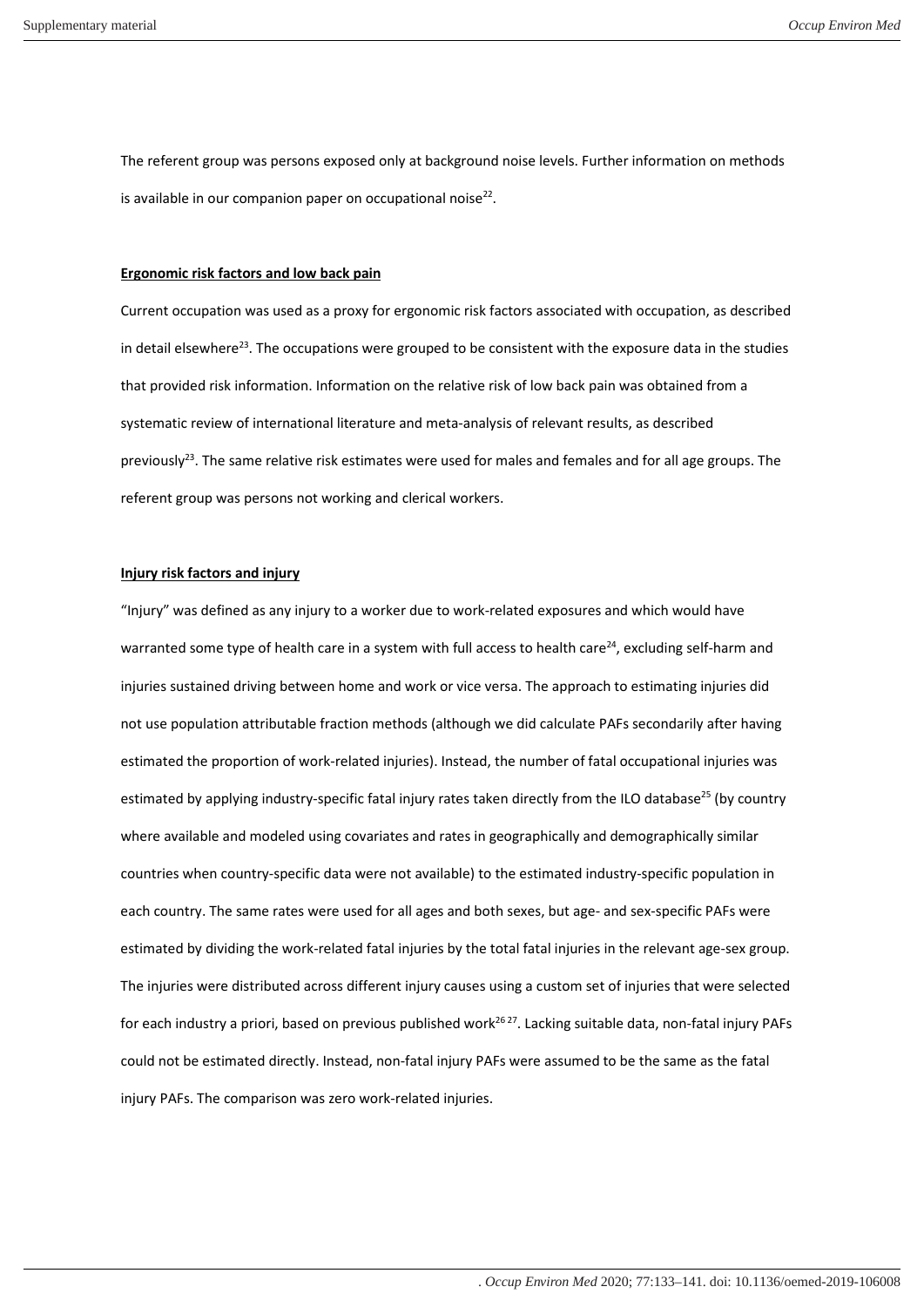# **Second-hand smoke**

Second-hand smoke was included as a risk factor for several different types of outcomes, consistent with the approach taken in the GBD overall. The relevant outcomes were breast cancer, lung cancer, ischaemic heart disease, stroke, lower respiratory tract infection and diabetes mellitus. Information on exposure prevalence was as described above for carcinogens, except that separate "high" and "low" prevalences were not used for the non-cancer outcomes. Further information on the relative risk measures used is in the main GBD risk factors paper<sup>[28](#page-11-13)</sup>.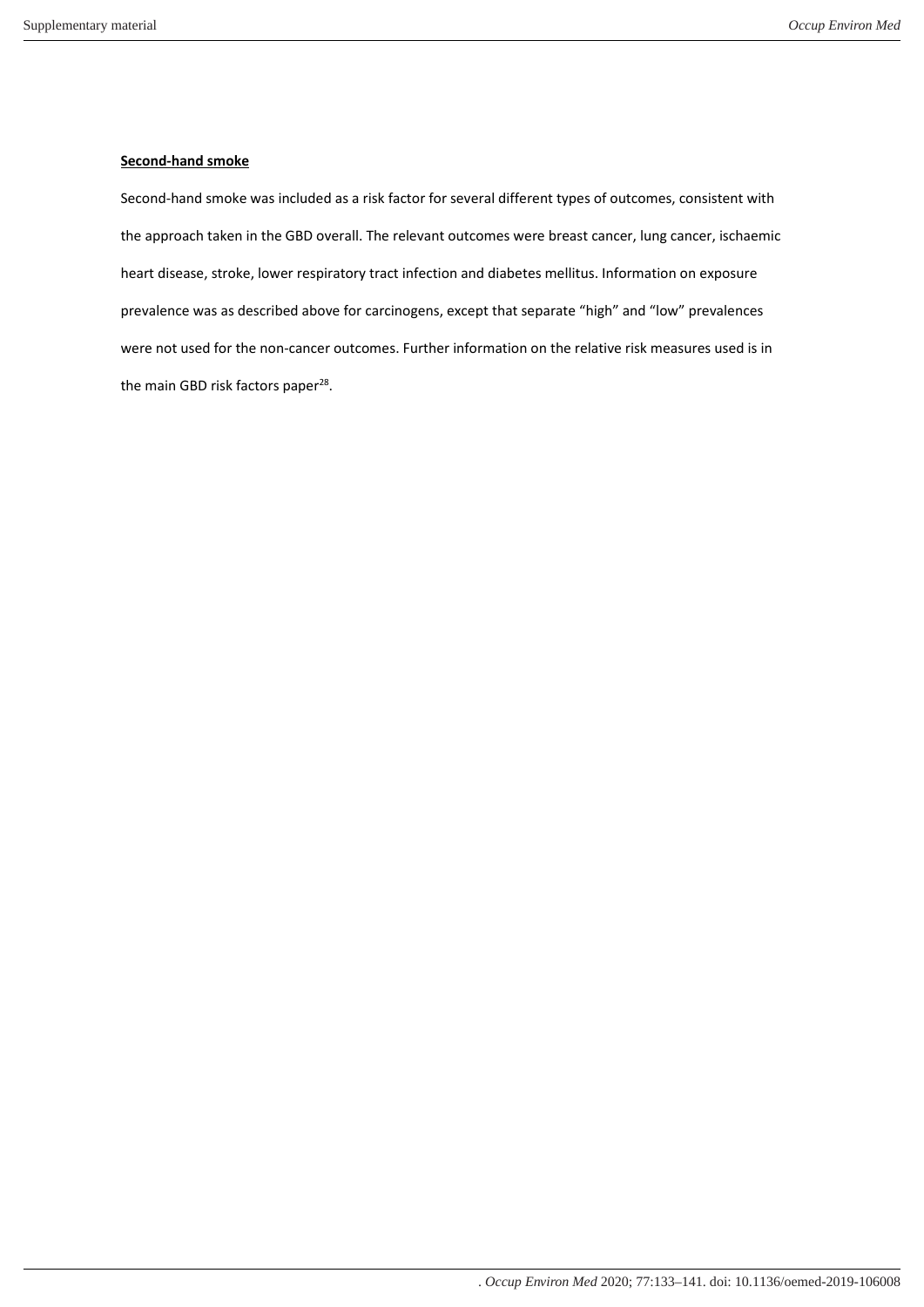| Region                        |               | Carcinogens | PMGF <sup>1</sup> | Injury risk<br>factors | <b>Asthmagens</b> | Pneumoconiotic<br>dusts | <b>SHS (excluding</b><br>cancer and<br>$COPD$ <sup>2</sup> | <b>Total</b> |
|-------------------------------|---------------|-------------|-------------------|------------------------|-------------------|-------------------------|------------------------------------------------------------|--------------|
|                               | <b>Number</b> | %           | %                 | %                      | %                 | %                       | %                                                          | $\%$         |
| Global                        | 1,532,431     | 22.8        | 30.0              | 21.7                   | 2.5               | 1.4                     | 21.7                                                       | 100.0        |
| Low $SDI3$                    | 91,849        | 4.7         | 22.3              | 48.4                   | 5.6               | 0.6                     | 18.4                                                       | 100.0        |
| Low-middle SDI                | 377,822       | 8.0         | 41.4              | 22.7                   | 5.7               | 1.1                     | 21.1                                                       | 100.0        |
| Middle SDI                    | 535,931       | 14.2        | 34.7              | 24.4                   | 1.6               | 1.5                     | 23.6                                                       | 100.0        |
| High-middle SDI               | 235,497       | 25.3        | 23.8              | 21.7                   | 0.6               | 1.2                     | 27.4                                                       | 100.0        |
| High SDI                      | 291,332       | 61.2        | 14.2              | 7.1                    | 0.3               | 1.9                     | 15.3                                                       | 100.0        |
| Central sub-Saharan Africa    | 13,684        | 3.6         | 9.7               | 74.2                   | 2.3               | 0.5                     | 9.7                                                        | 100.0        |
| Eastern sub-Saharan Africa    | 39,607        | 4.6         | 19.5              | 48.7                   | 6.2               | 0.6                     | 20.4                                                       | 100.0        |
| Western sub-Saharan Africa    | 25,517        | 5.4         | 18.7              | 40.9                   | 5.5               | 0.2                     | 29.3                                                       | 100.0        |
| Southern sub-Saharan Africa   | 10,352        | 21.8        | 20.4              | 33.7                   | 4.6               | 2.5                     | 16.9                                                       | 100.0        |
| South Asia                    | 340,754       | 5.6         | 46.1              | 19.4                   | 6.2               | 1.2                     | 21.5                                                       | 100.0        |
| North Africa and Middle East  | 71,234        | 16.6        | 13.8              | 44.0                   | 1.9               | 0.6                     | 23.1                                                       | 100.0        |
| Oceania                       | 2,508         | 5.1         | 35.3              | 18.0                   | 11.6              | 1.2                     | 28.8                                                       | 100.0        |
| Southeast Asia                | 128,695       | 12.2        | 21.8              | 32.7                   | 5.7               | 0.2                     | 27.4                                                       | 100.0        |
| East Asia                     | 424,775       | 18.9        | 40.3              | 19.1                   | 0.3               | 2.1                     | 19.4                                                       | 100.0        |
| <b>Tropical Latin America</b> | 41,640        | 16.3        | 23.9              | 26.1                   | 0.4               | 1.1                     | 32.3                                                       | 100.0        |
| Caribbean                     | 6.895         | 18.9        | 17.3              | 25.7                   | 2.0               | 0.3                     | 35.8                                                       | 100.0        |
| Andean Latin America          | 6,665         | 13.1        | 18.6              | 35.9                   | 0.5               | 1.8                     | 30.1                                                       | 100.0        |
| <b>Central Latin America</b>  | 34,653        | 10.5        | 20.3              | 41.0                   | 0.5               | 0.7                     | 26.9                                                       | 100.0        |
| Central Asia                  | 13,008        | 12.3        | 19.9              | 22.8                   | 1.3               | 0.5                     | 43.2                                                       | 100.0        |
| Central Europe                | 25,391        | 41.3        | 18.2              | 9.8                    | 0.2               | 1.0                     | 29.5                                                       | 100.0        |
| Eastern Europe                | 48,709        | 21.5        | 13.1              | 21.4                   | 0.4               | 0.6                     | 43.1                                                       | 100.0        |
| Southern Latin America        | 13,465        | 25.9        | 21.1              | 28.8                   | 0.3               | 1.5                     | 22.4                                                       | 100.0        |
| Western Europe                | 133,939       | 69.0        | 13.6              | 5.2                    | 0.1               | 2.1                     | 10.0                                                       | 100.0        |
| High-income Asia Pacific      | 42,184        | 55.2        | 12.2              | 10.7                   | 0.3               | 3.8                     | 17.8                                                       | 100.0        |
| Australasia                   | 7,566         | 68.3        | 13.8              | 4.7                    | 0.3               | 1.4                     | 11.5                                                       | 100.0        |
| High-income North America     | 101,190       | 55.5        | 16.5              | 7.3                    | 0.4               | 1.1                     | 19.2                                                       | 100.0        |

# **Table S1 Global occupational-attributable deaths by risk factor and region, 2016 – percent**

1: Includes chronic obstructive pulmonary disease (COPD) caused by second-hand smoke (SHS) as well as by particulate matter, gases and fumes (PMGF).

2: Diseases caused by (SHS), excluding cancer and COPD.

3: SDI – Socio-demographic index.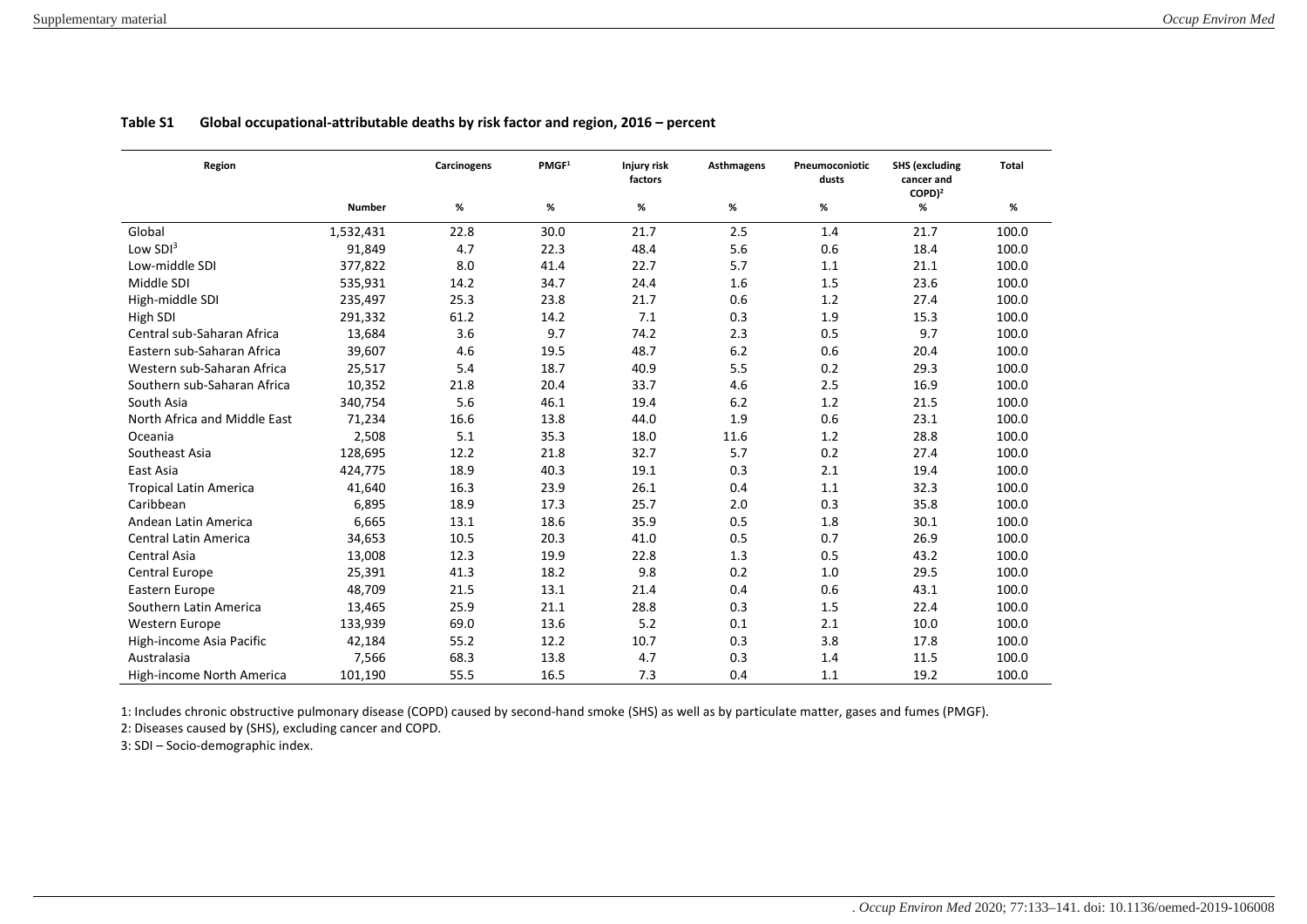| Region                        |               | Carcinogens | PMGF <sup>2</sup> | Injury risk<br>factors | Asthmagens | Pneumoconiotic<br>dusts | <b>SHS</b> (excluding<br>cancer and<br>$COPD$ <sup>3</sup> | Ergonomic<br>factors | <b>Noise</b> | <b>Total</b> |
|-------------------------------|---------------|-------------|-------------------|------------------------|------------|-------------------------|------------------------------------------------------------|----------------------|--------------|--------------|
|                               | <b>Number</b> | %           | $\%$              | %                      | %          | %                       | %                                                          | %                    | %            | $\%$         |
| Global                        | 76,133,534    | 9.5         | 14.0              | 28.2                   | 3.1        | 0.8                     | 14.9                                                       | 20.3                 | 9.3          | 100.0        |
| Low SDI <sup>4</sup>          | 6,669,646     | 1.8         | 8.3               | 42.5                   | 4.4        | 0.2                     | 8.8                                                        | 23.8                 | 10.3         | 100.0        |
| Low-middle SDI                | 20,830,127    | 3.7         | 19.0              | 25.9                   | 4.7        | 0.5                     | 13.4                                                       | 22.0                 | 10.8         | 100.0        |
| Middle SDI                    | 25,985,832    | 7.3         | 15.7              | 29.8                   | 2.3        | 1.1                     | 16.6                                                       | 17.6                 | 9.7          | 100.0        |
| High-middle SDI               | 12,077,026    | 11.6        | 9.4               | 29.8                   | 1.9        | 0.7                     | 17.8                                                       | 20.0                 | 8.7          | 100.0        |
| High SDI                      | 10,570,902    | 28.4        | 9.0               | 17.8                   | 2.3        | 0.8                     | 14.0                                                       | 22.1                 | 5.6          | 100.0        |
| Central sub-Saharan Africa    | 991,648       | 1.3         | 3.6               | 63.0                   | 2.2        | 0.2                     | 4.9                                                        | 16.5                 | 8.5          | 100.0        |
| Eastern sub-Saharan Africa    | 3,314,178     | 1.5         | 6.1               | 39.4                   | 4.9        | 0.2                     | 8.5                                                        | 27.4                 | 12.1         | 100.0        |
| Western sub-Saharan Africa    | 2,487,946     | 1.6         | 5.8               | 30.3                   | 4.1        | 0.1                     | 10.5                                                       | 34.6                 | 13.0         | 100.0        |
| Southern sub-Saharan Africa   | 586,149       | 8.6         | 9.4               | 34.9                   | $5.2$      | 1.0                     | 11.2                                                       | 17.1                 | 12.5         | 100.0        |
| South Asia                    | 17,845,895    | 2.8         | 23.7              | 23.5                   | 5.0        | 0.5                     | 14.3                                                       | 19.8                 | 10.4         | 100.0        |
| North Africa and Middle East  | 4,659,997     | 6.2         | 5.7               | 41.6                   | 2.8        | 0.3                     | 13.3                                                       | 21.5                 | 8.6          | 100.0        |
| Oceania                       | 122,968       | 3.0         | 20.1              | 21.2                   | 10.1       | 0.7                     | 22.1                                                       | 14.4                 | 8.4          | 100.0        |
| Southeast Asia                | 8,105,344     | 4.9         | 10.6              | 31.8                   | 4.5        | 0.2                     | 15.5                                                       | 22.7                 | 9.8          | 100.0        |
| East Asia                     | 17,573,844    | 11.4        | 18.4              | 27.4                   | $1.1\,$    | 1.7                     | 15.6                                                       | 14.4                 | 9.9          | 100.0        |
| <b>Tropical Latin America</b> | 2,240,758     | 6.9         | 9.1               | 30.0                   | 1.3        | 0.6                     | 19.3                                                       | 23.9                 | 8.9          | 100.0        |
| Caribbean                     | 363,640       | 8.5         | 6.7               | 33.5                   | 3.7        | 0.2                     | 22.0                                                       | 15.3                 | 10.2         | 100.0        |
| Andean Latin America          | 473,819       | 4.1         | 4.7               | 31.6                   | 2.1        | 0.5                     | 14.8                                                       | 30.5                 | 11.7         | 100.0        |
| Central Latin America         | 2,019,282     | 4.4         | 6.6               | 43.4                   | 1.9        | 0.5                     | 17.7                                                       | 14.9                 | 10.7         | 100.0        |
| Central Asia                  | 848,786       | 5.2         | 7.1               | 25.4                   | 2.3        | 0.3                     | 21.9                                                       | 28.8                 | 9.1          | 100.0        |
| Central Europe                | 1,279,590     | 18.7        | 7.7               | 19.6                   | 1.5        | 0.7                     | 17.2                                                       | 27.7                 | 6.9          | 100.0        |
| Eastern Europe                | 2,434,958     | 10.1        | 5.8               | 28.3                   | 1.7        | 0.3                     | 25.7                                                       | 21.2                 | 6.9          | 100.0        |
| Southern Latin America        | 687,307       | 10.9        | 7.2               | 36.9                   | 2.1        | 0.5                     | 13.6                                                       | 22.9                 | 6.0          | 100.0        |
| Western Europe                | 4,429,822     | 35.1        | 7.3               | 16.3                   | 2.3        | 0.8                     | 9.4                                                        | 22.9                 | 5.8          | 100.0        |
| High-income Asia Pacific      | 1,909,424     | 18.4        | 7.0               | 22.9                   | 2.0        | 1.1                     | 13.3                                                       | 29.8                 | 5.5          | 100.0        |
| Australasia                   | 268,135       | 32.1        | 7.8               | 13.0                   | 4.5        | 0.5                     | 10.6                                                       | 26.8                 | 4.7          | 100.0        |
| High-income North America     | 3,490,045     | 27.3        | 12.7              | 16.2                   | 2.5        | 0.8                     | 19.3                                                       | 16.3                 | 5.0          | 100.0        |

# **Table S2 Global occupational-attributable DALYs by risk factor and region, 2016 – percent<sup>1</sup>**

1: DALY=Disability-adjusted life year.

2: Includes chronic obstructive pulmonary disease (COPD) caused by second-hand smoke (SHS) as well as by particulate matter, gases and fumes (PMGF).

3: Diseases caused by SHS, excluding cancer and COPD.

4 SDI – Socio-demographic index.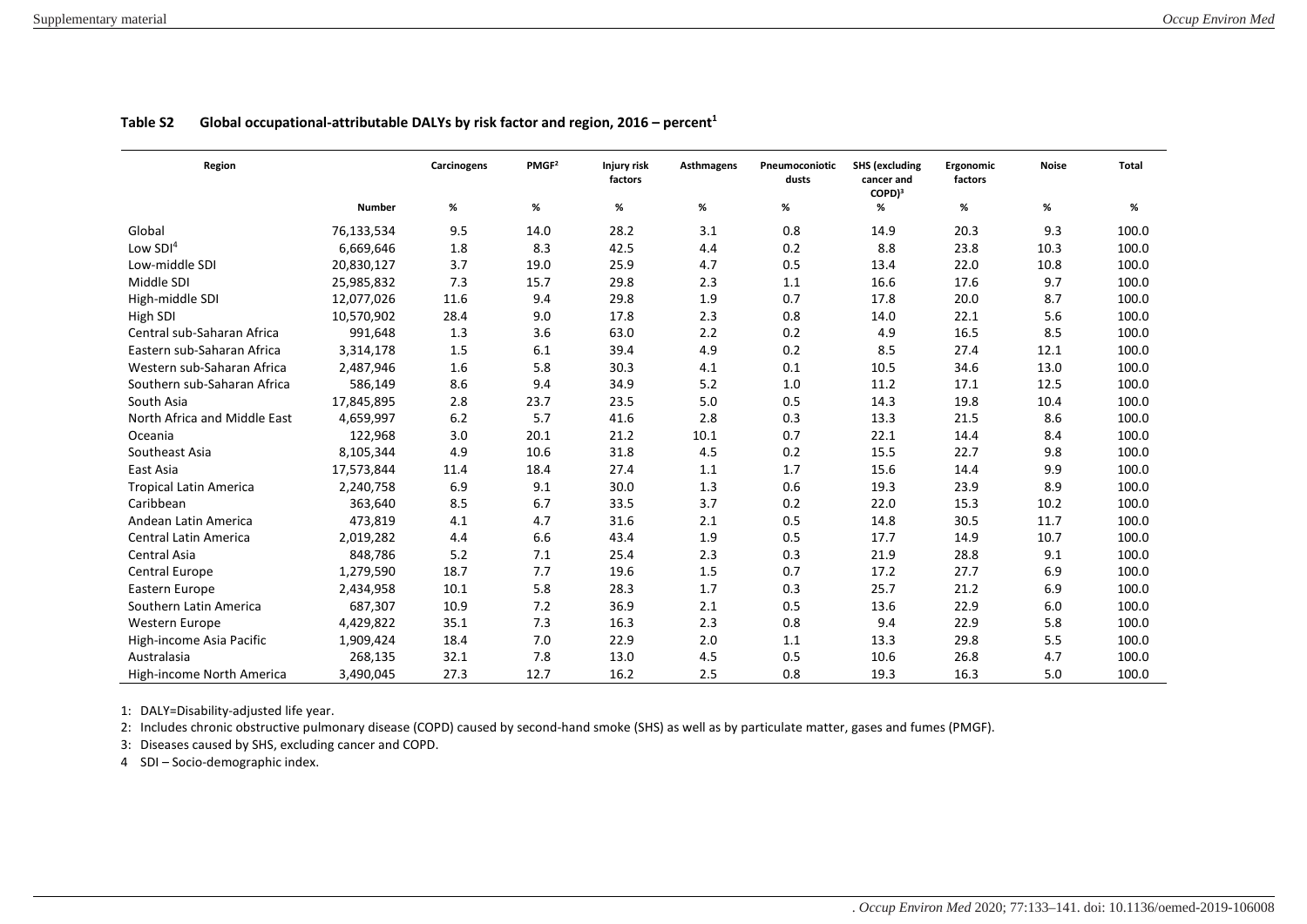|                               | Deaths per 100,000 persons <sup>2</sup> |      | % change | DALYs per 100,000 persons <sup>2</sup> | % change |         |
|-------------------------------|-----------------------------------------|------|----------|----------------------------------------|----------|---------|
| <b>Region</b>                 | 1990                                    | 2016 |          | 1990                                   | 2016     |         |
| Global                        | 34.9                                    | 22.4 | $-35.8$  | 1,430                                  | 1,037    | $-27.5$ |
| Low $SDI3$                    | 34.0                                    | 23.4 | $-31.2$  | 1,756                                  | 1,334    | $-24.0$ |
| Low-middle SDI                | 40.1                                    | 26.8 | $-33.2$  | 1,647                                  | 1,176    | $-28.6$ |
| Middle SDI                    | 45.8                                    | 25.8 | $-43.6$  | 1,638                                  | 1,119    | $-31.7$ |
| High-middle SDI               | 29.4                                    | 17.4 | $-40.7$  | 1,257                                  | 867      | $-31.0$ |
| High SDI                      | 25.8                                    | 17.1 | $-33.5$  | 1,054                                  | 783      | $-25.7$ |
| Central sub-Saharan Africa    | 25.5                                    | 20.7 | $-19.0$  | 1,523                                  | 1,312    | $-13.9$ |
| Eastern sub-Saharan Africa    | 31.6                                    | 20.6 | $-34.9$  | 1,813                                  | 1,344    | $-25.9$ |
| Western sub-Saharan Africa    | 16.0                                    | 13.3 | $-17.0$  | 1,027                                  | 964      | $-6.2$  |
| Southern sub-Saharan Africa   | 27.9                                    | 20.4 | $-27.0$  | 1,303                                  | 949      | $-27.2$ |
| South Asia                    | 44.0                                    | 29.2 | $-33.6$  | 1,745                                  | 1,246    | $-28.6$ |
| North Africa and Middle East  | 25.5                                    | 16.6 | $-34.8$  | 1,351                                  | 914      | $-32.3$ |
| Oceania                       | 48.7                                    | 38.3 | $-21.4$  | 1,805                                  | 1,482    | $-17.9$ |
| Southeast Asia                | 28.3                                    | 23.6 | $-16.4$  | 1,479                                  | 1,288    | $-12.9$ |
| East Asia                     | 59.9                                    | 27.6 | $-53.9$  | 1,814                                  | 1,036    | $-42.9$ |
| <b>Tropical Latin America</b> | 28.6                                    | 20.6 | $-28.0$  | 1,248                                  | 1,005    | $-19.5$ |
| Caribbean                     | 18.9                                    | 15.3 | $-19.0$  | 934                                    | 790      | $-15.5$ |
| Andean Latin America          | 20.7                                    | 13.9 | $-32.9$  | 996                                    | 883      | $-11.4$ |
| Central Latin America         | 21.5                                    | 16.2 | $-24.4$  | 1,079                                  | 843      | $-21.9$ |
| Central Asia                  | 25.0                                    | 17.9 | $-28.3$  | 1,287                                  | 1,027    | $-20.2$ |
| Central Europe                | 21.1                                    | 14.4 | $-31.7$  | 1,134                                  | 845      | $-25.5$ |
| Eastern Europe                | 24.0                                    | 16.7 | $-30.5$  | 1,200                                  | 912      | $-24.0$ |
| Southern Latin America        | 22.4                                    | 19.0 | $-15.3$  | 1,066                                  | 1,003    | $-5.9$  |
| Western Europe                | 25.5                                    | 17.4 | $-31.7$  | 992                                    | 768      | $-22.6$ |
| High-income Asia Pacific      | 21.3                                    | 11.9 | $-44.0$  | 1,191                                  | 796      | $-33.2$ |
| Australasia                   | 26.8                                    | 18.4 | $-31.3$  | 963                                    | 759      | $-21.1$ |
| High-income North America     | 28.0                                    | 19.8 | $-29.5$  | 1,016                                  | 768      | $-24.4$ |

**Table S3 Change in global occupational-attributable deaths and DALYs between 1990 and 2016 by region (per 100,000 persons and percent)<sup>1</sup>**

1: DALY=Disability-adjusted life year.

2: These rates are age and sex-standardised and based on all persons, not just persons 15 years and over.

3: SDI – Socio-demographic index.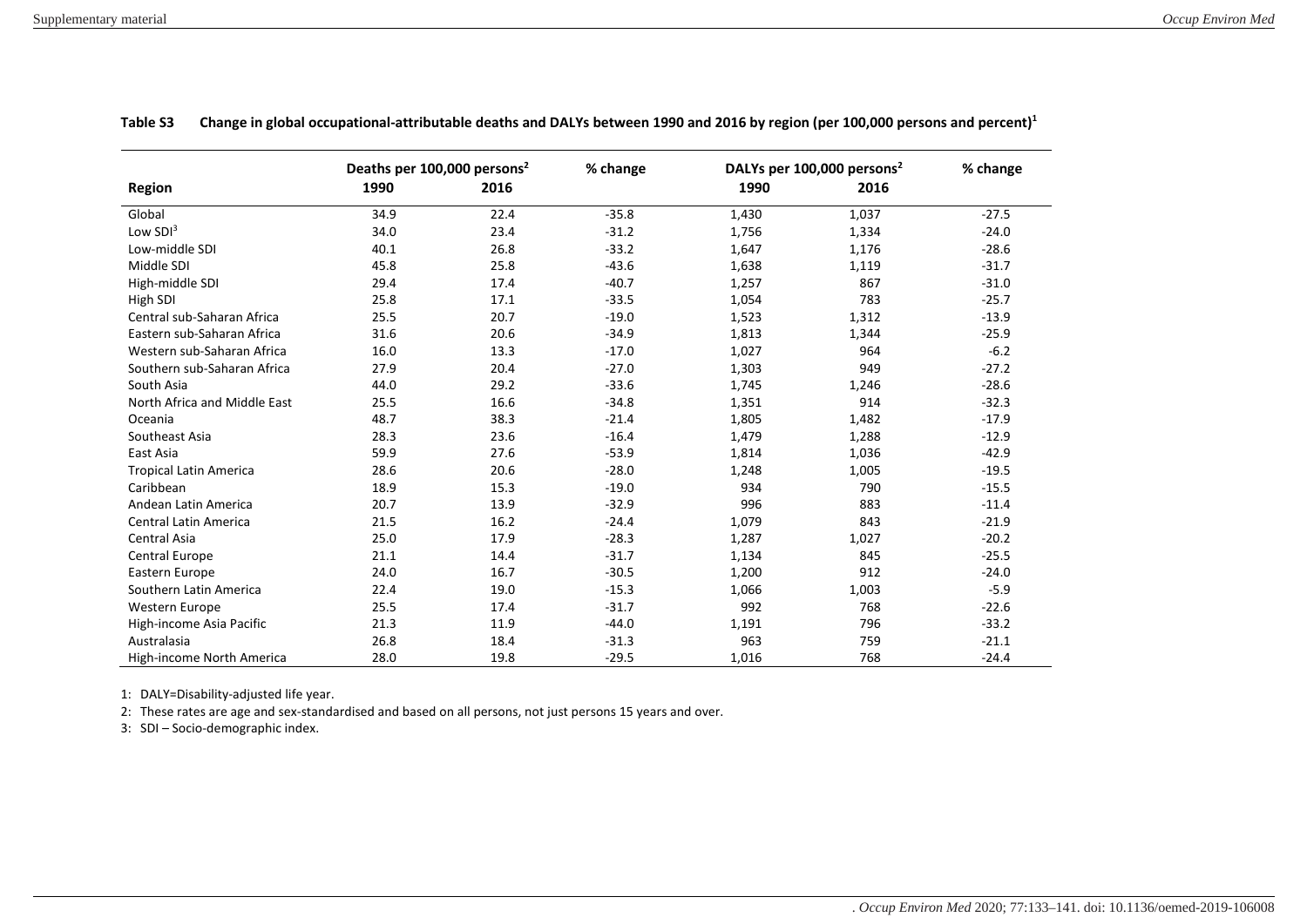## <span id="page-10-0"></span>**REFERENCES FOR SUPPLEMENTARY MATERIAL**

- <span id="page-10-1"></span>1. Kauppinen T, Toikkanen J, Pedersen D, et al. Occupational exposure to carcinogens in the European Union. *Occupational and Environmental Medicine* 2000;57(1):10-8.
- 2. Dosemeci M, McLaughlin J, Chen J, et al. Historical total and respirable silica dust exposure levels in mines and pottery factories in China. *Scandinavian Journal of Work, Environment and Health* 1995;21(Suppl 2):39–43.
- 3. Partanen T, Jaakkola J, Tossavainen A. Silica, silicosis and cancer in Finland. *Scandinavian Journal of Work, Environment and Health* 1995;21(Suppl 2):84–86.
- 4. Myers J, Lewis P, Hofmeyr W. Respiratory health of brickworkers in Cape Town, South Africa: Background, aims, and dust exposure determinations. *Scandinavian Journal of Work, Environment and Health* 1989;15(3):180–87.
- 5. National Institute for Occupational Safety and Health (NIOSH). Work-related Lung Disease Surveillance Report 1999. Cincinnati: U.S. Department of Health and Human Services, National Institute for Occupational Safety and Health, 1999.
- 6. National Institute for Occupational Safety and Health (NIOSH). Injuries, illnesses, and hazardous exposures in the mining industry, 1986-1995: A surveillance report. Washington, DC: U.S. Department of Health and Human Services, National Institute for Occupational Safety and Health., 2000: .
- 7. Rees D, Cronje R, du Toit R. Dust exposure and pneumoconiosis in a South African pottery. 1. Study objectives and dust exposure. *British Journal of Industrial Medicine* 1992;49(7):459–64.
- 8. Yin S, Li Q, Liu Y, et al. Occupational exposure to benzene in China. *British Journal of Industrial Medicine* 1987;44(3):192–95.
- <span id="page-10-2"></span>9. GBD 2016 Occupational Carcinogens Collaborators. Global and regional burden of cancer in 2016 arising from occupational exposure to carcinogens: a systematic analysis for the Global Burden of Disease Study 2016. *Occupational and Environmental Medicine* 2019:Submitted.
- <span id="page-10-3"></span>10. Rushton L, Hutchings S, Fortunato L, et al. Occupational cancer burden in Great Britain. *British Journal of Cancer* 2012;107(Suppl 1):S3-S7.
- <span id="page-10-4"></span>11. Peto R, Boreham J, Lopez A, et al. Mortality from tobacco in developed countries: indirect estimation from national vital statistics. *Lancet* 1992;339(8804):1268–78.
- <span id="page-10-5"></span>12. Vestbo J, Hurd S, Agustí A, et al. Global strategy for the diagnosis, management, and prevention of chronic obstructive pulmonary disease: GOLD executive summary. *American Journal of Respiratory and Critical Care Medicine* 2013;187(4):347-65.
- <span id="page-10-6"></span>13. GBD 2016 Occupational Respiratory Risk Factors Collaborators. Global and regional burden of chronic respiratory disease in 2016 arising from non-infectious airborne occupational exposures: a systematic analysis for the Global Burden of Disease Study 2016. *Occupational and Environmental Medicine* 2019:Submitted.
- <span id="page-10-7"></span>14. Karjalainen A, Kurppa K, Martikanen R, et al. Exploration of asthma risk by occupation -extended analysis of an incidence study of the Finnish population. *Scandinavian Journal of Work, Environment and Health* 2002;28:49–57.